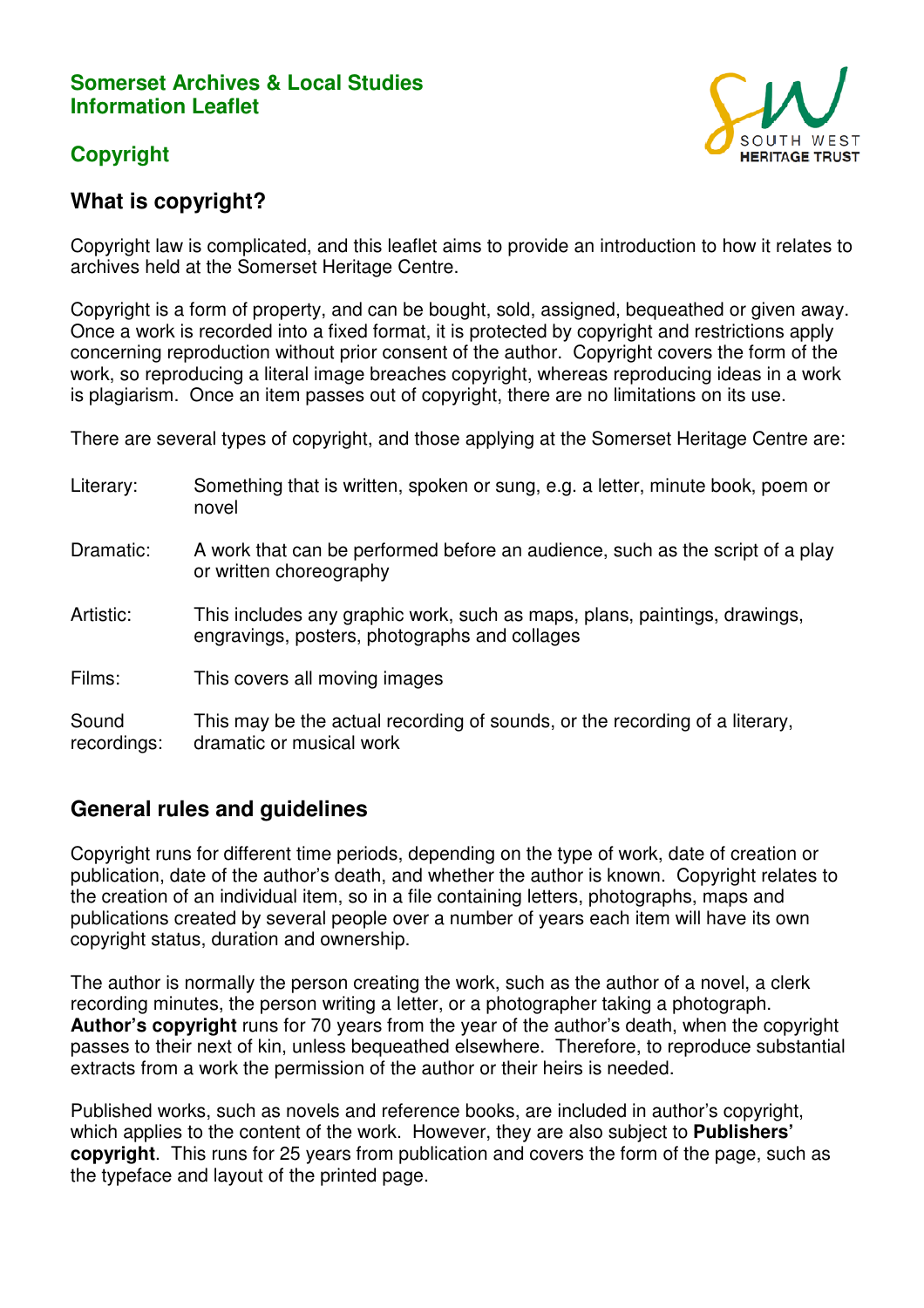Copyright for **illustrations and maps** normally follows author's copyright and so runs for 70 years after the artist's death, again with copyright passing to the author's heirs after death. However, for items such as Ordnance Survey maps copyright runs for 50 years.

Work created by an officer or servant of the crown comes under **Crown copyright**. (e.g. a civil servant, member of the armed forces or diplomat). Since 1999 Crown copyright has been waived on most unpublished public records held in local record offices. It still exists, but is not enforced in public records that are openly available. Users are free to index, transcribe, and publish records without formal permission, payment of a fee or acknowledgment of copyright to the crown. However, Somerset Archives & Local Studies still needs to be acknowledged and may apply a private publication fee.

Therefore, for most records at the Somerset Heritage Centre copyright duration is the life of the author plus 70 years.

# **Publishing items covered by copyright**

Somerset Archive & Local Studies does not have the responsibility or power to grant permissions for items still in copyright. It is the responsibility of the person wishing to publish a document in copyright to identify and obtain permission from the current copyright owner.

When necessary, Somerset Archives & Local Studies will assist with this process, by contacting depositors, in order to comply with Data Protection legislation. If the copyright owner cannot be traced the decision to publish without permission is taken entirely at the risk of the person undertaking the publication.

As the custodian, Somerset Archives & Local Studies needs to grant permission for reproduction and use of any documents in a publication. This is in addition to the obtaining of copyright permissions.

For more information see *Copyright for archivists and users of archives* by Tim Padfield (2<sup>nd</sup>) edition), or consult Archive and Local Studies Service staff.

**Please Note:** 

**Neither these guidelines nor any guidance about copyright offered by any member of Somerset Archive and Local Studies Service staff constitutes legal advice. In all cases a lawyer should be consulted for legal advice.**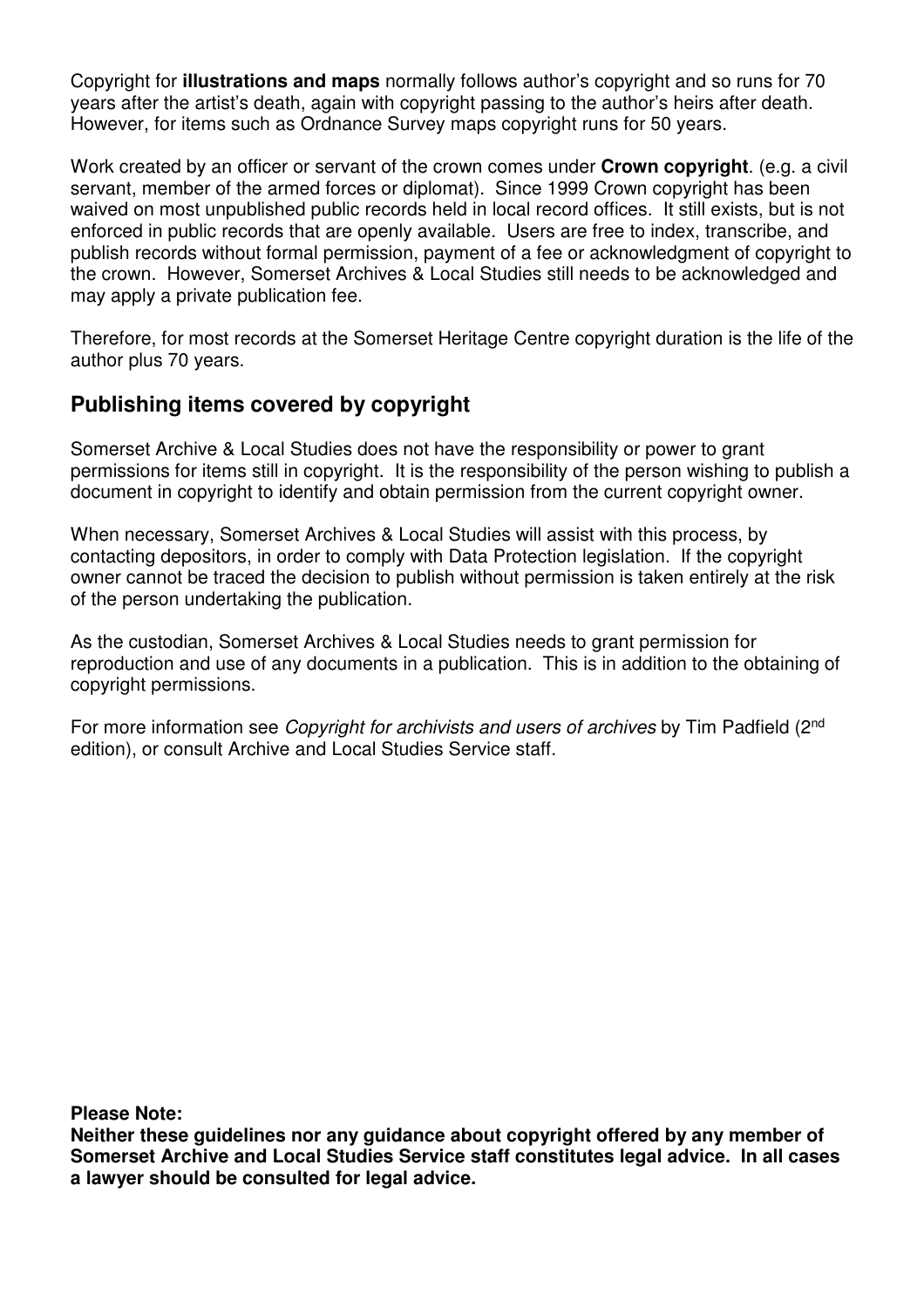### **Chart for the duration of copyright for literary, dramatic, musical and artistic works**

#### **Examples of how to use the chart (below)**

- **Vestry minute book for Taunton St Mary, 1854-1896:** In this case copyright expires on 31 December 2039. The author of the volume is unknown as we do not know who was responsible for recording the minutes at any given time. The latest date in the volume is 1896, but it has never been published. However, Vestry minutes are made available in the parish, and thus the volume has been made available to the public since 1854.
- **World War I diary of Geoffrey Arthur Prideaux, 1915:** For this item copyright will expire on 31 December 2039. The author of the diary is known and it was created before 1989, but has remained unpublished. We also know that Geoffrey Prideaux died during his World War I service, so copyright expires in 2039.
- **Script of the play "A Worthy House: a celebration of Montacute House, 1601- 2001" written by Jennifer Bailey published by the National Trust, 2001**: For this item the author is known but the work was created after 1 August 1989, so copyright expires 70 years after the death of the author.
- **Poster of events in Dunster to celebrate the Coronation of King Edward VII and Queen Alexandra, 1902**: For this item the author or artist is unknown, but we know that it was created before 1 January 1969. It is not a photograph but was published before 1 August 1989, so the copyright expired in 1972, 70 years after first publication.
- **Photograph of South Street Baptist Chapel, Wellington, 1934**: For this item the author is unknown and the image was created before 1 January 1969. However, it is a photograph created before 1 June 1957, so copyright expired at the end of 2004

If the author is unknown, duration is either 70 years after the year of creation or, if the item is made available to the public within that period (e.g. being placed in a public archive), 70 years after first being made publicly available. For works not published before 1989, and with unknown authors, copyright expires on the 31 December 2039. (See the chart overleaf for further clarity).

#### **What can and can't I do?**

- Copyright protects the whole or substantial part of the work, so insubstantial parts can be reproduced without infringement. This usually amounts to a single chapter in a book or 5% of a whole work. Full acknowledgment should be cited for quotations from documents held with Somerset Archives & Local Studies.
- You can obtain a single copy of any item (whole or part) held with Somerset Archives & Local Studies, as long as you follow the in-house photocopying guidelines and have signed a copyright declaration. Copies can only be used for private study or noncommercial research.
- The person completing the copyright declaration must be the person who will use the copy. This person cannot make multiple copies for a third person. An individual acting for another (e.g. record agents or research assistants), must obtain the client's signature on the declaration before requesting a copy. The person signing the declaration is responsible for any infringement of copyright resulting from an inaccurate declaration.